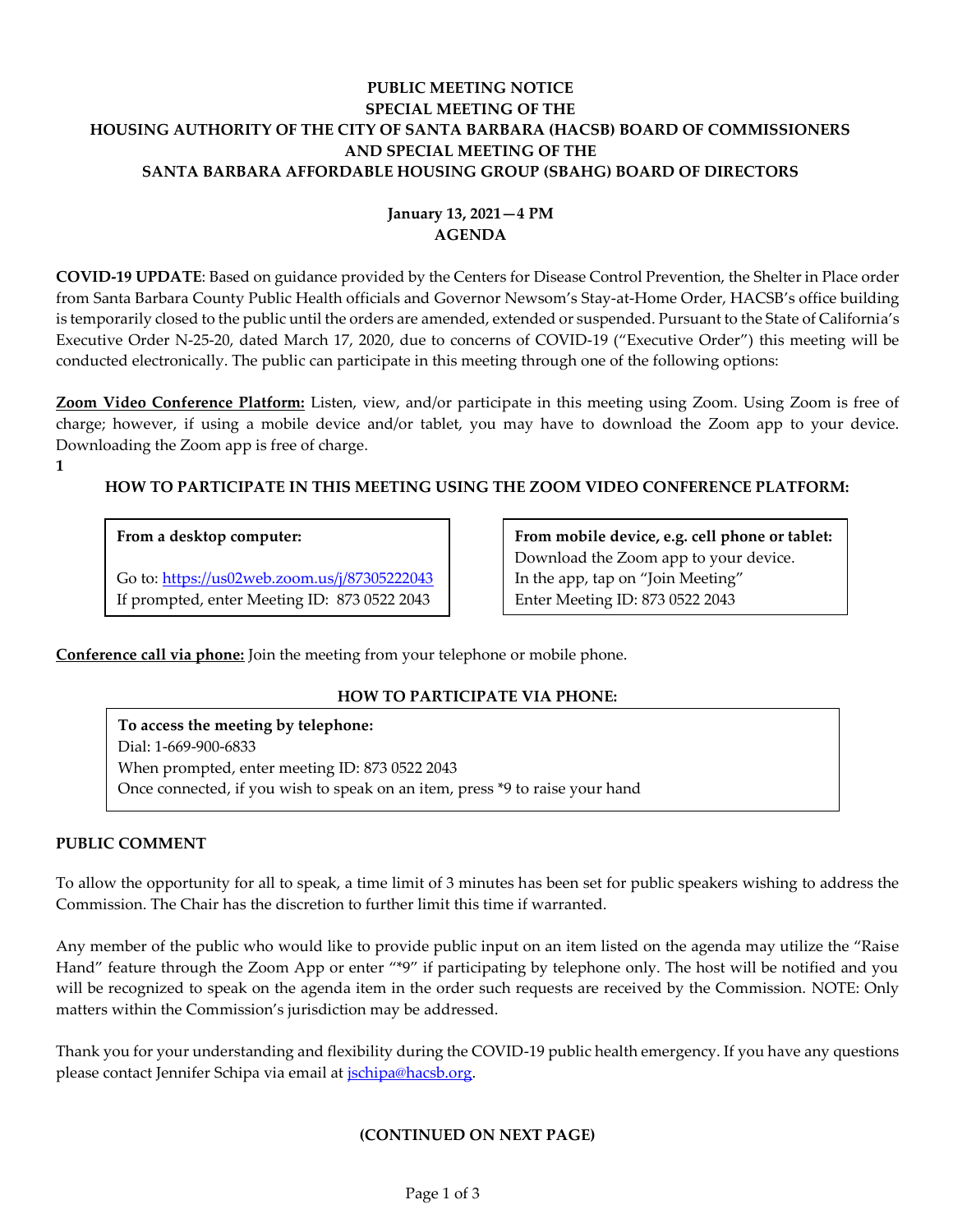| ı. | <b>Roll Call</b> |             |  |
|----|------------------|-------------|--|
|    | Faulstich        | Rowell      |  |
|    | Fenger           | Wheatley    |  |
|    | Green            | <b>Boss</b> |  |
|    | Pratt            |             |  |

**II. Public Comment** – Any member of the public may address the Housing Authority Commission and SBAHG Directors for up to three minutes on any subject within the jurisdiction of the Housing Authority and/or SBAHG that is not scheduled for a public discussion before them. The total time for this item is ten minutes.

#### **III. Consideration of Minutes**

To be taken under Consent Calendar below.

### **IV. Bills and Communications**

- [1. Article in Santa Barbara Rental Property Association publication](https://hacsb.org/download/meetings_2021/items/january/Item-IV.1_SBRPA-Article-HCV-Program.pdf) on the Authority's Section 8 program.
- 2. Edhat article "[Housing Authority Recaps 2020 Supportive Services](https://hacsb.org/download/meetings_2021/items/january/Item-IV.2_Housing-Authority-Recaps-2020.pdf)".
- [3. National Low Income Housing Coalition Flyer "FY21 Budget Chart for Selected](https://hacsb.org/download/meetings_2021/items/january/Item-IV.3_NLIHC-HUD-USDA-Budget-Chart.pdf) HUD and USDA Programs".
- **V. Consent Calendar** *The following Consent Calendar items will not usually require discussion by the Commission. Items on the Consent Calendar may be approved by a single motion. Any Consent Calendar item is open for discussion and a separate vote by the Commission upon request of any Commissioner. Should a member of the public wish to comment on an item on the Consent Calendar below, please come forward to speak at the time the Commission considers the Consent Calendar.*

### **1. Subject: Consideration of Minutes**

[Recommendation: That the HACSB Commission](https://hacsb.org/download/meetings_2021/items/january/Item-V.1_MINUTES-12-02-2020.pdf) and SBAHG Board approve the Minutes of their December 2, 2020 Regular Meeting.

### **2. Subject: Consideration of Minutes**

[Recommendation: That the HACSB Commission approve the Minutes of their December 21, 2020 Special](https://hacsb.org/download/meetings_2021/items/january/Item-V.2_MINUTES-12-21-2020_Special-Meeting.pdf)  Meeting.

### **3. Subject: Expenditures November 2020**

[Recommendation: That the Commission approve costs incurred and payments made for the month of](https://hacsb.org/download/meetings_2021/items/january/Item-V.3.pdf)  November 2020.

### **VI. Report of Executive Director**

### **1. Subject: Update on the Senior Supportive Services Program**

[Recommendation: That the Commission receive an update on the 2nd Story Associates and Housing Authority](https://hacsb.org/download/meetings_2021/items/january/Item-VI.1_Womens-Fund-Update.pdf)  Senior Supportive Services Grant from Women's Fund of Santa Barbara.

### **2. Subject: Ratification of Contract Award to Action Roofing for Roof Replacements at Garden Court**

Recommendation: (1) ratify the approval of the contract award to JM Roofing Company, Inc. dba Action Roofing in the amount of \$164,620 for roof replacements at Garden Court, 1116 De La Vina Street; (2) authorize the [Executive Director, or his designee, to approve up to \\$32,924 \(20% of base contract amount\) in additional](https://hacsb.org/download/meetings_2021/items/january/Item-VI.2_Garden-Court-Roof-Replacement-Ratification.pdf)  expenses to cover any cost increases resulting from change orders for work not anticipated or covered by the contract, and; (3) authorize the use of Santa Barbara Affordable Housing Group (SBAHG) reserves for the cost of the project.

### **3. Subject: 200 N. La Cumbre Development Planning Update**

Recommendation: That the Commission receive a presentation on preliminary design and development planning efforts for 200 N. La Cumbre Road and provide feedback to staff.